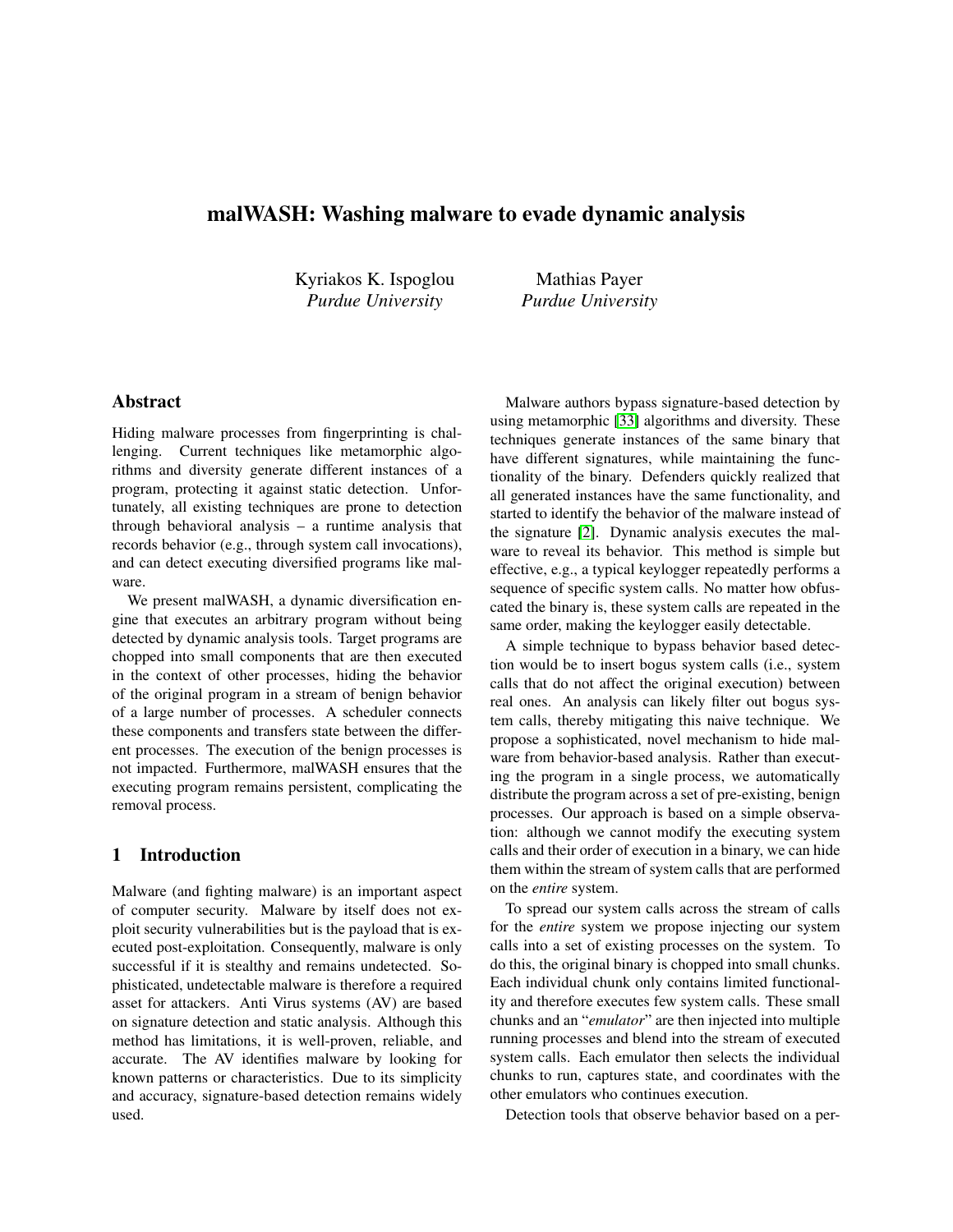process analysis no longer see the complete sequence of system calls that the program executes. Each injected system call is hidden in a set of benign system calls and the program functionality is spread across a set of benign processes, executing benign code (in addition to the injected one). Tracking the system calls of all applications globally and trying to look for malicious patterns is a strictly harder problem, as system calls from the injected binary are spread out in the stream of system calls for the entire system. Consequently, methods like [\[14\]](#page-11-1) which search for short sequences of malicious system calls fail.

Prior obfuscation techniques such as [\[32,](#page-11-2) [10\]](#page-10-1) guarantee that the actual computation remains the same, which is a required, fundamental property that enabled behavioral analysis. malWASH guarantees equal functionality, while bypassing behavioral analysis. The design of our "malware" engine allows chopping and executing arbitrary programs. To keep our Windows-based prototype implementation general but simple, we constrain the execution environment, and assume that the binary has some specific properties (defined in [Section 4\)](#page-3-0). We evaluate our malWASH prototype implementation with samples from different malware categories and show that our implementation successfully chops and executes the programs.

Beyond stealthiness, malWASH offers another interesting property: *resilience*. The malware is distributed as it is injected into multiple benign processes and executes as part of them. Therefore, killing a single process does not stop the execution of the malware as it can reinstantiate itself from any remaining emulator. The only way to stop malWASH is to kill *all* infected processes at the same time, before any process reinfects a new process.

The contributions of malWASH are:

- Design of an execution engine that thwarts behavioral and dynamic analysis.
- Creation of fully persistent malware that continues executing as long as at least one emulator remains.

Furthermore, the design of malWASH, has some very interesting properties. First, even if malWASH is detected, the actual binary remains obfuscated in a plethora of processes, complicating reverse engineering. An analyst would first have to correctly reassemble the binary. Second, all of the existing obfuscation and diversity techniques can be used with malWASH.

## 2 Background and Related Work

Over the last decade, many techniques have been proposed to enable obfuscation and diversity, with the goal of hiding malware from AV systems. One of the oldest methods to detect whether a given binary is malicious or not is to use static analysis detection [\[30,](#page-11-3) [27\]](#page-11-4). Anti-disassembly mechanisms [\[10,](#page-10-1) [8,](#page-10-2) [1\]](#page-10-3) allow malware authors to bypass static analysis and companies to protect their IP against, e.g., illegal distribution. Although powerful, anti-disassembly techniques are infamous; benign programs have no reason to obfuscate their code as obfuscation may impact performance, stability, and the ability to reproduce crashes. Even though analysis of binaries protected by anti-disassembly is hard, it is straight-forward to check whether such protections were applied, e.g., detecting an encrypted PE header [\[6\]](#page-10-4). An AV can exploit this fact and flag a binary as malicious without trying to analyze it, as using such obfuscation is a strong indication that the binary is actually malicious.

Furthermore, these mechanisms have to eventually *reveal* their payloads and execute it. Techniques like dynamic analysis and sandboxes, analyze the malware and compare the behavior against well-known patterns. Antidebugging techniques [\[3,](#page-10-5) [32\]](#page-11-2) along with VM-detection [\[11\]](#page-10-6) are used to change a program's behavior when a sandbox or a debugger is detected. All these methods share that the actual execution of the malware, when not being debugged, remains constant (this is a guaranteed property). Consequently, observing the behavior of the executing malware always yields the same observation (e.g., same system calls in the same order).

Improved obfuscation mechanisms were proposed, notably using Return Oriented Programming (ROP) to hide a malware within a benign program [\[21,](#page-11-5) [25\]](#page-11-6). Although effective, a ROP-style execution can easily be detected [\[23,](#page-11-7) [24,](#page-11-8) [5,](#page-10-7) [16,](#page-11-9) [4,](#page-10-8) [22\]](#page-11-10). Another interesting obfuscation technique is movfuscator [\[7\]](#page-10-9), which compiles a program using only mov instructions. This makes analysis extremely hard, but detecting that movfuscator is applied to a given binary is trivial. Any use of movfuscator is an indication that a binary is malicious, even if there is no information on what the binary does.

The concept behind the previous approaches, was to *hide* a malicious payload within a program. Another approach is to "get rid" of the malicious payload, by forcing another program to execute it for you. Metasploit's meterpreter [\[20\]](#page-11-11) uses DLL and Reflective DLL [\[12\]](#page-10-10) injection, to inject a malicious payload into another process's address space.

The common property of all the aforementioned protections is that any malicious action happens within the context of a single process. Here is where dynamic analysis [\[9\]](#page-10-11) takes place. This is a powerful method that tries to classify a program or a process as malicious by observing its behavior (e.g., system calls, involved files, or network connections). Using dynamic analysis, it is possible to detect new, unknown malware just by matching the behavior of the binary.

Many dynamic analysis methods have been proposed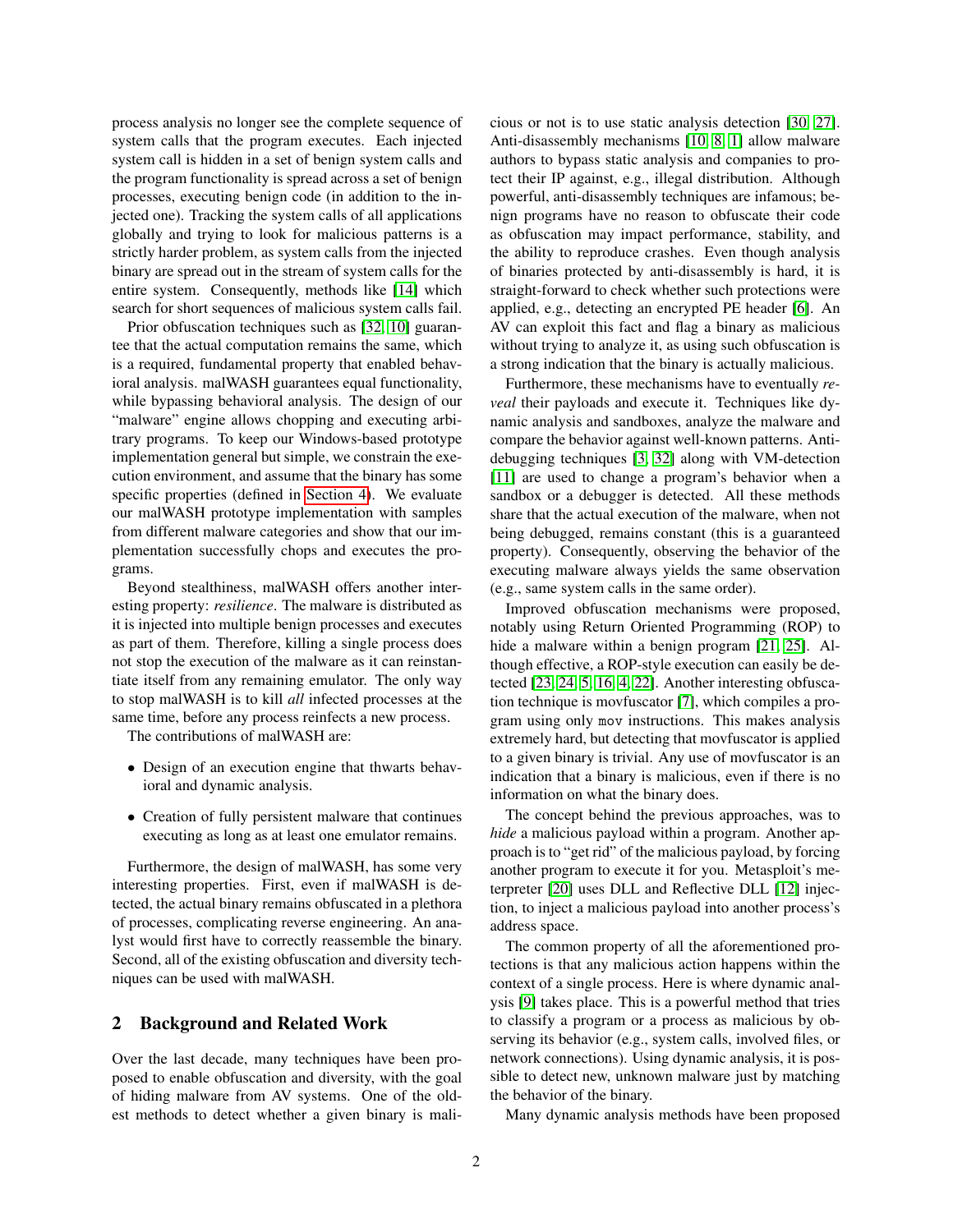<span id="page-2-0"></span>

(c) Conceptually, all the small (and benign) injected parts are equal with the original malware

Figure 1: A comparison between normal infection and malWASH

to detect malware. Methods based on execution tracing [\[19,](#page-11-12) [14,](#page-11-1) [17,](#page-11-13) [15,](#page-11-14) [31,](#page-11-15) [2\]](#page-10-0), inspect executing traces, looking for malicious patterns of system calls. However, when a binary runs under malWASH, is significantly complicated due to the distributed nature of our approach: (i) the execution trace of a process, contains only a small and out-of-order subset of system calls, and (ii) any sequence of system calls of the original binary is distributed among multiple processes, because each quantum given to mal-WASH, contains only a few system calls (e.g., 1 or 2).

The most recent malware detection methods use machine learning techniques to classify a binary as malicious or not [\[13,](#page-11-16) [26,](#page-11-17) [18,](#page-11-18) [28,](#page-11-19) [34\]](#page-11-20). However, these methods all assume that the malware runs in a single process and that only malicious system calls are executed by a process.

Even though the original binary is well hidden and protected, defenders could try to detect the malWASH emulator itself and not the binary it emulates. However, the idea of malWASH can also be used to protect mal-WASH itself. As we show in [Section 5.3,](#page-8-0) the use of subemulators (small emulators that emulate the original emulator) along with other hardening methods in emulator, makes detection challenging.

## <span id="page-2-1"></span>3 malWASH Design

The design of malWASH follows a simple concept: breaking a program into small pieces and hiding these pieces in benign processes (see [Figure 1\)](#page-2-0). Conceptually, malWASH works as an emulator that (i) executes individual instructions of the program and (ii) coordinates with the other active emulators to create a correct flow of execution.

Behavioral malware detection is carried out per process (or per thread). After analysis, an *individual* process can be flagged as malicious. We believe that scaling behavioral analysis to a group of processes or threads is hard due to the exponential explosion of possible combinations of system calls across processes. malWASH introduces an emulator that allows the execution of a target program in a set of host processes. In the most stealthy mode of malWASH, a host process executes a single instruction of the emulated program per time slice. Detecting this one instruction within the millions of instructions that get executed by the process is highly unlikely.

malWASH takes as input a binary file and produces a C++ source file that embeds all the required parts of the binary along with all malWASH components. Using a source file as output enables further binary obfuscation processes (e.g., metamorphism). This means that all the existing protection methods against static analysis and signature detection work on top of malWASH.

malWASH operates in two phases. In the first phase, the original program binary is "chopped" into hundreds of small pieces and all the required information is extracted from the binary (segments, loaded libraries, relocations, global data and thread information). All these components (including those from malWASH) are encoded as character arrays and packed into a single C++ source file.

Chopping the binary into components is challenging as control-flow transfer instructions (e.g., jcc, jmp, call, and ret) may transfer control of the execution to a point that is not in the current address space. Therefore,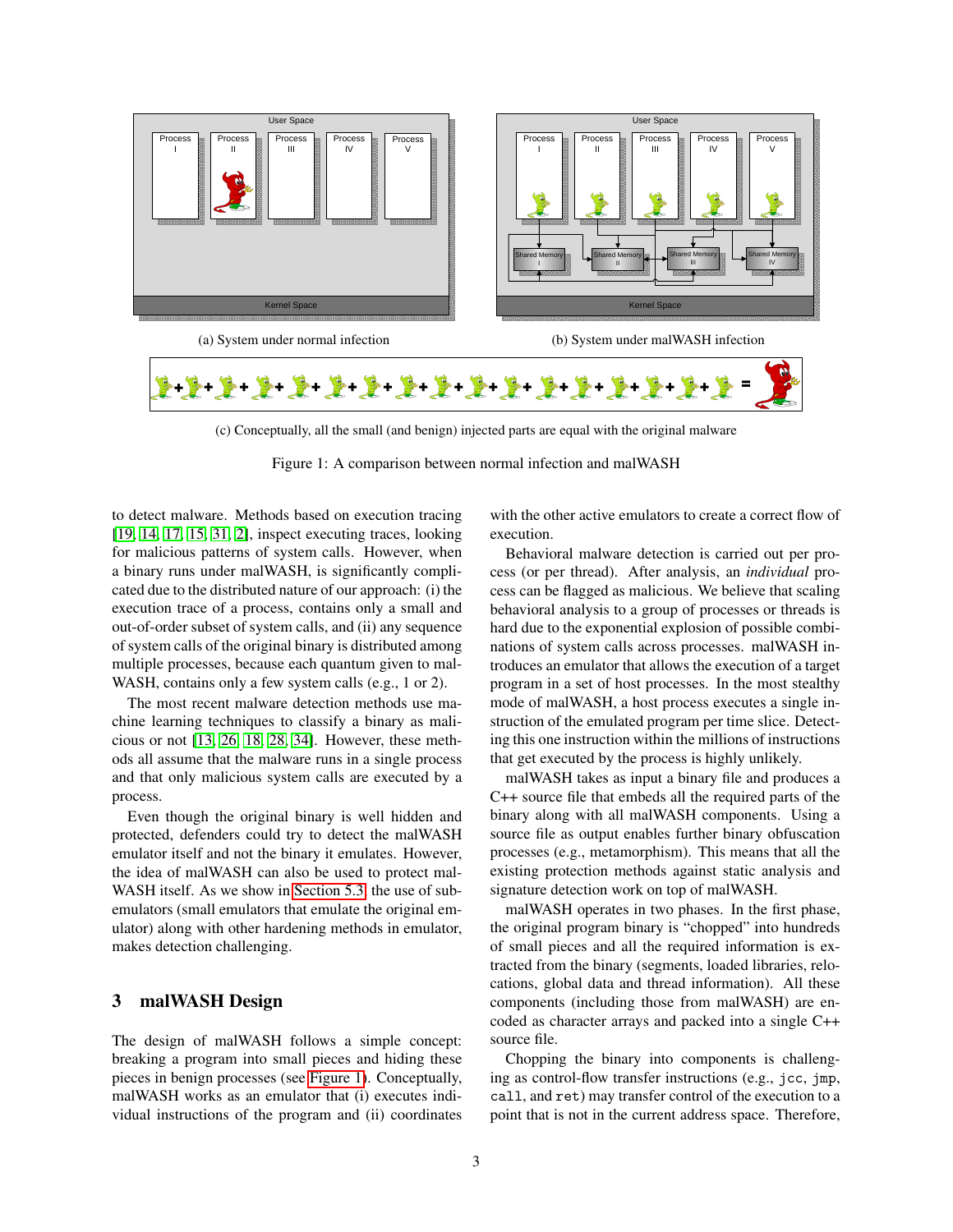the initial chopping is done at the basic block level. This way we know that only the last instruction transfers control to other locations. Using an emulator lookup function, we can replace the original instruction with a set of instructions that recover control-flow (possibly signaling another process to continue). Once we finish chopping on basic blocks, we can further chop the basic blocks themselves into new, smaller blocks, or start coalescing basic blocks to larger blocks.

Splitting opens a trade-off between *efficiency* and *stealthiness*. Using smaller blocks, malware signatures disappear and dynamic analysis detection tools fail to observe malicious behavior in the block. On the other hand, because there is a lot of overhead to transition between executed blocks (capturing state, selecting the next block to execute, and scheduling which process should execute the next block), fewer blocks will lead to less overhead from the emulator.

Once the source file is compiled, the program is ready to execute. The second phase of malWASH takes place when it starts execution. The first component is the loader, which looks for a set of "suitable" processes. The amount of emulators used is flexible and user-configurable. A good candidate is, e.g., the Google Chrome browser as it spawns many communicating processes that are perfect candidates for injection. A process is suitable when it allows another process to inject and execute code into its address space. Obviously, these instances need to cooperate, so a stealthy, reliable communication channel is needed. For this reason the loader also initializes a small set of shared memory regions for use by all the malWASH emulators. These shared regions contain data segments, stack, heap and all metadata that emulators are needed in order to cooperate and execute the blocks. Instead of shared memory, other communication mechanisms can be used such as pipes, files, network ports, or even covert channels.

Using shared memory regions has several advantages over process messages: (i) message may get lost and (ii) someone may observe messages between processes that are irrelevant to each other. If the emulator from process *A* communicates with the emulator from process *B*, it writes to the shared region that emulator of process *B* is waiting to read. Someone may still observe that there are new shared regions between processes, but as we show in [Section 5.3,](#page-8-0) this information is of limited use.

Emulation of the malware begins after the loader terminates. Control is transferred to the first emulator (there is no central scheduling emulator) which executes its basic block, and then transfers control to the next emulator. At any time, exactly one emulator runs a piece of the original program (except for multi-threading programs where multiple emulators can execute different blocks of the program as long these blocks belong to different threads). Semaphores and Mutexes synchronize the emulators and ensure that no more than two processes will execute blocks from the same thread at each time.

When an emulator successfully takes the semaphore, it executes the next block of the malware. Before executing the next block, a context switch is performed and all memory accesses and imported function addresses are properly relocated. During the execution, current instructions within a block are executed transparently, without knowing of the emulation. After the block is executed, a context switch is performed, saving the current state of the program in the shared region and the emulators will coordinate to find which one will execute the next block. Note that different scheduling policies can be implemented to select which emulator executes the next block, we use a simple race. This distribution of emulators results in an address space independent execution.

When a process that contains an emulator terminates, the other emulators can continue the execution and the malware will continue to execute. The other emulators can detect the missing component and invoke the loader to reinitialize the missing emulator in a new process, keeping the total number of emulators constant. This means that as long as there is at least one emulator running it can recover from killed instances. Removing or stopping the malware requires that all emulators must be killed at the same time. The emulators run exclusively in memory, making it harder to detect as there are no persistent files.

### <span id="page-3-0"></span>4 Implementation

malWASH takes a binary program and distributes its execution across a set of benign processes, coordinating the global state of the program and the scheduling between the individual components. In the most fine-grained configuration, each instruction of the target program is a different entity. The Windows-based implementation of malWASH draws ideas from several areas: binary analysis to chop the program into individual components, binary translation to manipulate the control execution of each block, to coordinate between individual blocks and to orchestrate scheduling, and snapshotting to capture and synchronize program state across the different processes.

Our malWASH prototype implementation (available at <https://github.com/HexHive/malWASH>) consists of an offline and an online component. The offline component runs the binary analysis, chops the program into individual components, and prepares the emulator. The online component includes the loader that injects components into different processes and the emulator which orchestrates and coordinates the execution of the program among all the different host processes.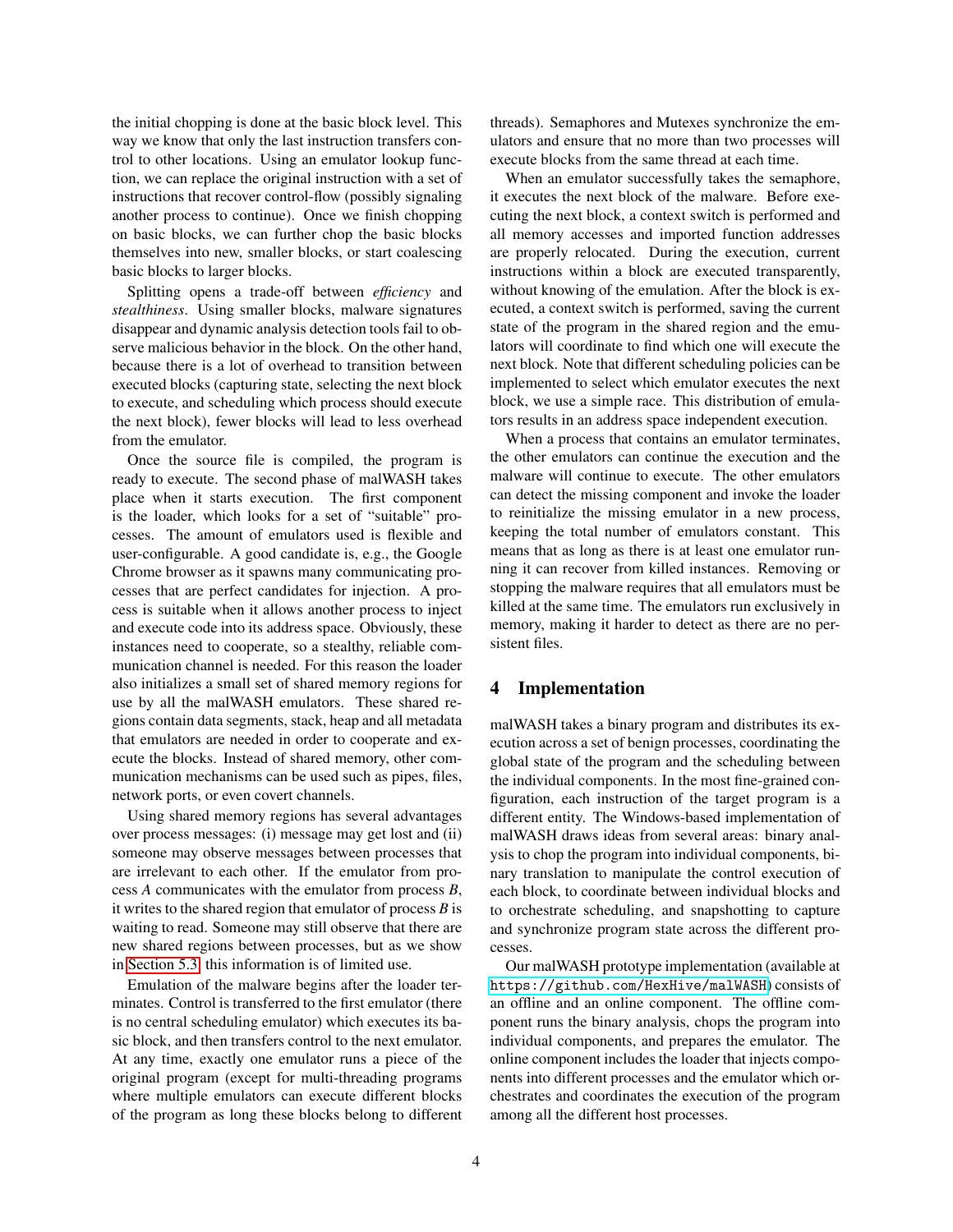<span id="page-4-0"></span>

| <b>Property</b>              | Prototype<br>Implementation | Design  |  |  |
|------------------------------|-----------------------------|---------|--|--|
| Obfuscated                   | Nο                          | Depends |  |  |
| Self Modifying               | N <sub>0</sub>              | Yes     |  |  |
| Polymorphic /<br>Metamorphic | Nο                          | Yes     |  |  |
| Packed                       | N <sub>0</sub>              | Yes     |  |  |
| Anti disassembly             | Nο                          | Yes     |  |  |
| Anti debugging               | (Yes)                       | (Yes)   |  |  |
| Non PIE                      | Depends                     | Yes     |  |  |
| Use Heap                     | Yes                         | Yes     |  |  |
| Multi Threading              | Yes                         | Yes     |  |  |
| $W+X$ sections               | N <sub>0</sub>              | Yes     |  |  |
| Non $x86$                    | No                          | Yes     |  |  |
| Statically linked            | Depends                     | Depends |  |  |

Table 1: List of supported properties by design and implemented in the current prototype.

By extracting the components offline, we can fall back on existing tools for the underlying binary analysis and, more importantly, our emulator does not require disassembly functionality. To keep the implementation prototype simple, we have restricted the (implemented) functionality of the emulator. Our emulator supports the full x86 instruction set (with a special focus of the control transfer instructions). Anti debugging features of the original binary can be mitigated by our translation and analysis process. The current implementation does not support x86-64 code and obfuscated or any form of self-modifying code (a design and engineering decision as otherwise the emulator would require its own binary analysis framework and disassembly functionality, vastly increasing the size of the emulator). [Table 1](#page-4-0) highlights the design trade-offs.

## 4.1 Phase 1: Chopping the binary

malWASH uses an IDA pro plugin to "chop" the binary. If IDA fails to analyse the binary, our tool will fail as well. Our plugin uses a Depth First Search (DFS) to disassemble the program from its entry point. This disassembly phase recursively follows control-flow transfer instructions and thereby recovers the Control-Flow Graph (CFG) of the binary, assigning a Block IDentifier (BID) to each basic block. These initial basic blocks can further be chopped into smaller pieces, depending on the configuration:

- BBS (Basic Block Split) mode: the basic blocks are used as is.
- BAST (Below AV Signature Threshold) mode: basic blocks are chopped so that each block is below a configurable threshold (we used 16 bytes for our experiments).
- Paranoid mode: basic blocks are chopped to include only a single instruction.

### 4.1.1 Control-Flow Transfers

After binary analysis, each basic block ends with a control flow transfer instruction (e.g., jcc, jmp, call, or return and their variants). In BAST or Paranoid modes we have to insert additional transfer instructions to connect the newly chopped basic blocks. These instructions are replaced with a set of instructions that execute a lookup of the target block, transferring execution to another process if necessary. By convention, our binary analysis rewrites the basic block so that the target BID is in the ebx register (spilling the register if necessary). This is not optimal from a binary translation perspective but the context switching overhead to another process will dominate overhead and lookup efficiency is not a key concern.

Indirect control-flow transfer instructions like indirect jumps, indirect calls, or return instructions are harder to handle as the target BID is usually not statically known. For switch statements, IDA Pro can often recover the actual targets and replace them with the corresponding BIDs. For all remaining indirect control-flow transfer instructions we have to execute an online lookup that translates a target address to a BID. This lookup can use a table of all target locations, or, e.g., in the case of return instructions, we can use the CFG to identify all possible call sites and encode the return targets directly in the code as follows (see [Figure 2\)](#page-5-0).

These replacements ensure that the control flow transfers are translated correctly and allow the emulator to keep executing the target binary. Any calls back to the emulator request a new target in ebx and dispatch to the next block.

#### 4.1.2 Block relocations

All external references within a block must be relocated at runtime. External references can either be functions from imported modules or constant references to segments (e.g., *data*, or *rdata*). Our block metadata keeps the offset of the addresses that need runtime relocation, according with the type of relocation. In cases of indexed array accesses, or constant pointers that point to constant addresses, all we have to do is to relocate the base address.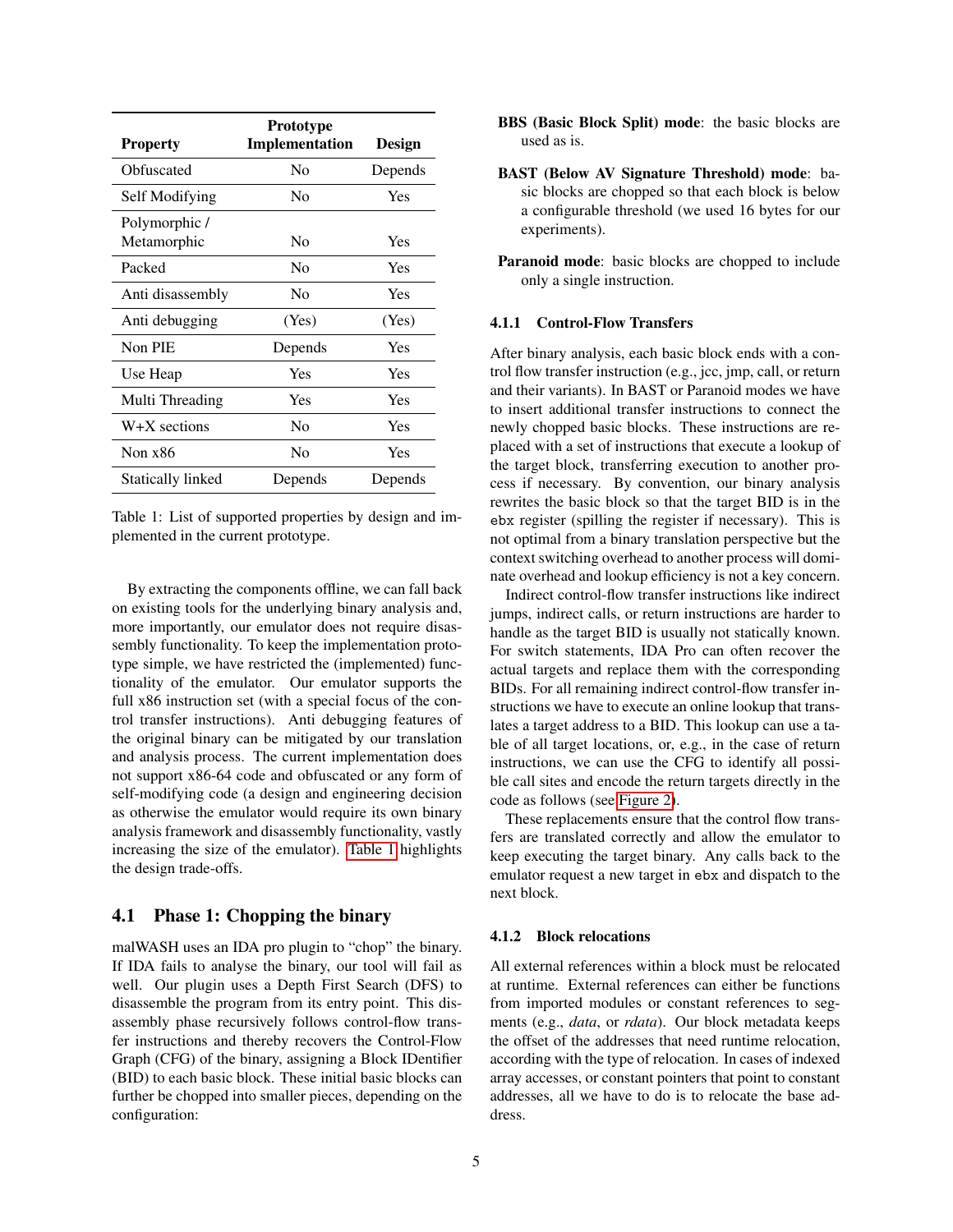```
; if retn is used
   xchg [esp], ebx ; backup ebx
; if retn NN is used
   mov [esp+ARG], ebx ; retn NN, ARG = NN*4
   mov ebx, [esp] ; get return address
; code for both cases
   cmp ebx, $_RET_1
   jz TARGET_1
   cmp ebx, $_RET_2
   jz TARGET_2
    ...
   mov ebx, ffffffffh ; ERROR
   jmp END
TARGET_1:
   mov ebx, $_ID_1
   jmp END
TARGET_2:
   mov ebx, $_ID_2
   jmp END
    ...
END:
   nop
; if retn NN is used, remove all-1 args
   add esp, MM ; MM = NN - 4
```
Figure 2: Translation of a return instruction.

#### 4.1.3 Heap manipulation

Heap manipulation is a challenge when injecting a process into a set of benign processes as all access to the heap must be coordinated, simulating a single target address space among different host address spaces. If a block allocates memory using any of the standard heap functions, this memory will be valid only under the address space that blocks is executed. To overcome this problem we provide our own heap manipulation API, that will allocate shared memory regions at the same base address for all processes. This can be done by calling MapViewOfFileEx() with a non-NULL lpBaseAddress.

During the translation we check for heap management functions like malloc(), calloc(), LocalAlloc(), or HeapAlloc() and replace the call with an emulatorlocal alternative that is aware of the translation. Similar work is done for other heap management functions, like LocalFree() or MapViewOfFile().

### <span id="page-5-1"></span>4.1.4 Socket descriptors and HANDLEs

The biggest challenge for the malWASH implementation is to transparently support HANDLEs, HKEYs (essentially a HANDLE), sockets descriptors and FILE\* pointers (called "descriptors" for simplicity). Descriptors are unique per-process. If process A creates a socket, process B cannot use that socket, even if it knows the socket descriptor. However there are two functions provided by the Windows API, DuplicateHandle() and WSADuplicateSocket() that duplicate a HAN-DLE and a socket respectively. Unfortunately, there is no native support for duplicating FILE\* pointers. We discuss support for FILE pointers in [Section 4.3.2.](#page-6-0)

Descriptor support has both an offline and an online component. Our IDA Pro plugin searches for calls to descriptor functions (complete function declaration is proviced) and marks them and their parameters for further analysis.

If a block creates, duplicates, or deletes a descriptor, this information is propagated to all other emulators using the corresponding calls. The emulator includes runtime functionality to coordinate this information.

### <span id="page-5-2"></span>4.2 Phase 2.a: Loading emulators

The loader is the first part of malWASH that executes. It initializes the required shared memory regions (administrator privileges are required to set up shared memory, obtaining these privileges is orthogonal to malWASH) and finds up to *N* processes to inject the emulator. The standard code injection involves four functions: OpenProcess, VirtualAllocEx, WriteProcessMemory, and CreateRemoteThread. Calling these functions in that order is suspicious.

Although we cannot avoid to call these functions in that order, we make detection harder in two ways. The first is to recursively use the chopping idea of malWASH: the loader spawns 3 new processes. Each of these processes calls exactly one of the four functions and informs the next one to continue. HANDLEs can be duplicated using DuplicateHandle() and shared with any Inter Process Communication (IPC) mechanism. This does not solve the problem but it adds one more layer of indirection. The second way we make detection more difficult is to use equivalent undocumented functions from the NT API: ZwOpenProcess, ZwAllocateVirtualMemory, ZwWriteVirtualMemory, and NtCreateThreadEx. Both CreateThread (a benign function) and CreateRemoteThread (a notorious function), internally call NtCreateThreadEx. Thus a detection tool has to check the function arguments to decide if a call is malicious or not, resulting in performance overhead.

If these mitigations are not enough, the loader can spawn new processes, instead of infecting existing ones, or infect non-running processes using one of the existing methods viruses use for injection [\[29\]](#page-11-21). These approaches are not a panacea against detection and we assume that the loader is, for now, trusted.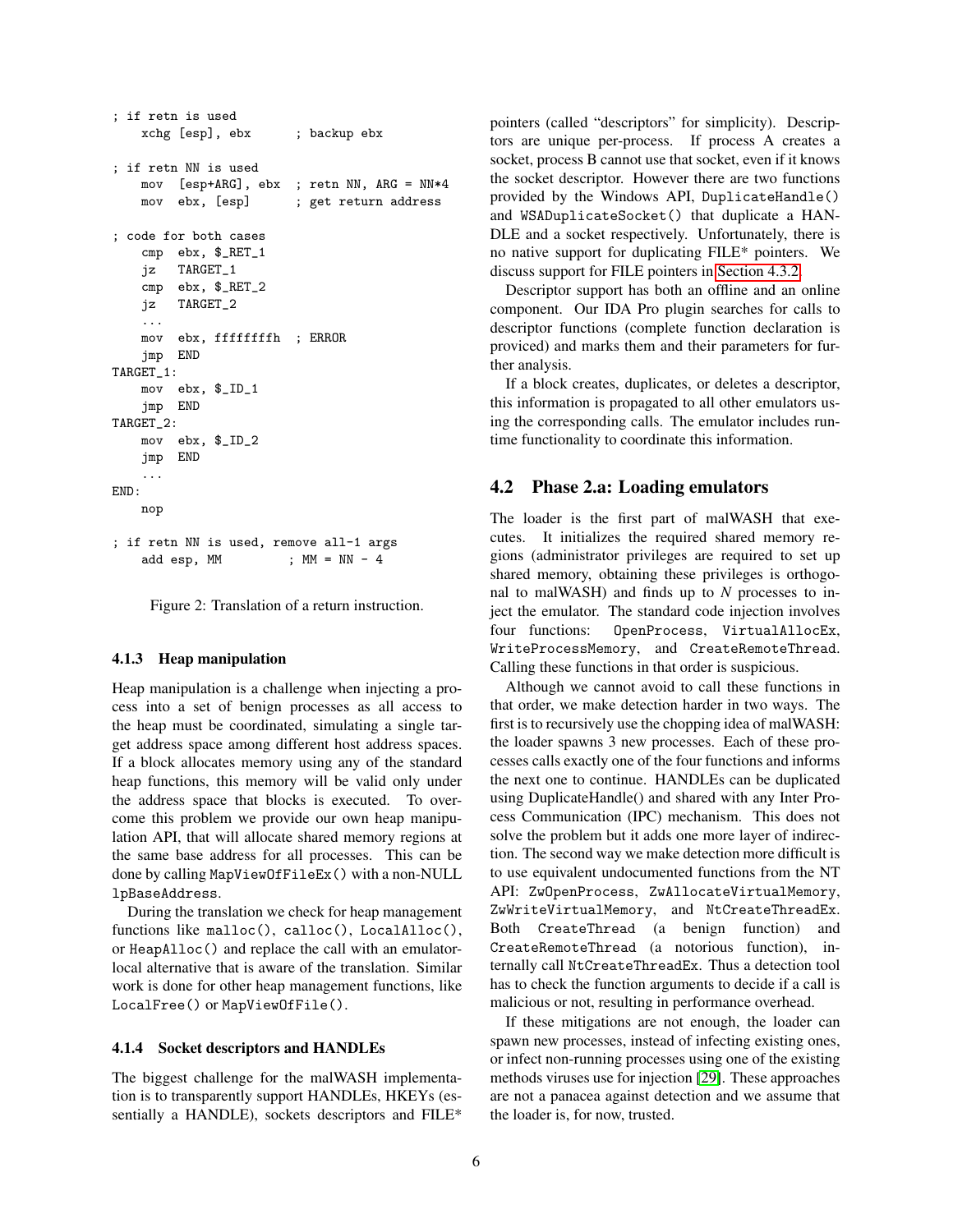### 4.3 Phase 2.b: Executing the binary

After the loader finishes, it exits, and the emulator starts executing the individual pieces of program code, emulating a regular process environment. The emulator runs under a foreign process, like a parasite, and has no knowledge of the environment during start up. This makes the development of the emulator an extremely challenging process. Written in pure assembly, the emulator consists of 5,500 lines of assembly code (less than 14 kB of compiled code) and can execute all the blocks in the correct order.

#### <span id="page-6-2"></span>4.3.1 Core environment

When the emulator starts executing it must first establish its execution environment. By reading the Process Environment Block (PEB), the emulator finds the entry point of kernel32.dll and the address of LoadLibrary() and GetProcAddress(), allowing us to find all other addresses in the system. The emulator then queries for a (randomly) named shared memory region that contains the emulator state and the shared heap.

To get to an executable state, constant addresses to segments must be relocated to shared regions and functions must be resolved to actual addresses, except some special functions (e.g., those in [Section 4.1.4\)](#page-5-1) that are redirected to internal functions of the emulator.

The emulator keeps "virtual registers" that the original binary will use. Context switching is done before and after block execution. In each iteration the emulator waits on a semaphore to get a mutual lock to execute the next block. When it takes the lock it copies the next block into a local buffer. Eventually, the emulator will start executing the block using the virtual registers. When the block finishes, the ebx register will contain the next BID and control returns to the emulator to dispatch the next block.

There is also a special shared region, called *Shared Control Region*. This region coordinates all emulators and contains (among other fields) the virtual registers. Stack is handled like other segments. During startup, the emulator sets the virtual esp and ebp, with the value of the shared stack, so the malware will not see any difference and will use the shared stack instead. The loader prepares any command line arguments of the original program on the stack.

#### <span id="page-6-0"></span>4.3.2 Advanced Components

So far, the emulator can execute a program under multiple address spaces but there are many small details that may cause the execution to fail. Here we discuss and address these problems.

All emulators need to communicate. We therefore reserve some space in the shared control region and use it

<span id="page-6-1"></span>

Figure 3: An instance of duptab

as a mailbox. Emulators communicate by sending mesdata (a message looks like an UDP packet). Emulators check their mailboxes (e.g., they simply read the value execution of each block. sages, each message consists of a header followed by the of the mail counter) and process any messages, before

[Section 4.1.4](#page-5-1) discussed the challenge of duplicating descriptors between emulators. The offline part replaces the use of the descriptors with calls into the emulator. Here, we discuss the implementation of these functions. We allocate a table (called Duplication Table or "duptab") with function pointers for each of the internal descriptor functions and dispatch the functions accordingly. An instance of duptab is shown in [Figure 3.](#page-6-1)

Duptab contains one row for each descriptor that the original binary uses. Each row contains the original value, the type (socket, HANDLE, or HKEY) of the descriptor, and the value of the duplicated descriptor for each host process. The emulator functions then use this table to translate a descriptor to the local descriptor.

Unfortunately, there is no mechanism to duplicate FILE\* pointers. We solve this problem by using an alternative approach: We provide our API replacements for functions that use FILE\* pointers. These replacements are simple wrappers of equivalent functions that use HANDLEs (which we can duplicate). E.g., fopen(), is a wrapper for CreateFileW(), fprintf() is a wrapper for sprintf() and WriteFile() and so on.

Beyond FILE\* functions, several other functions need replacement. For instance, if the original binary calls ExitProcess(), we terminate all emulators (instead of terminating the current process). The emulator keeps a list of such special functions and replaces them with the internal implementations during startup. Other types of functions that need replacements are: functions that perform per-process specific actions (e.g., SetCurrentDirectory()) or functions that keep internal state (e.g., , strtok()). In both cases, the emulator has to replicate the information across all emulator instances.

There are some sequences of functions, that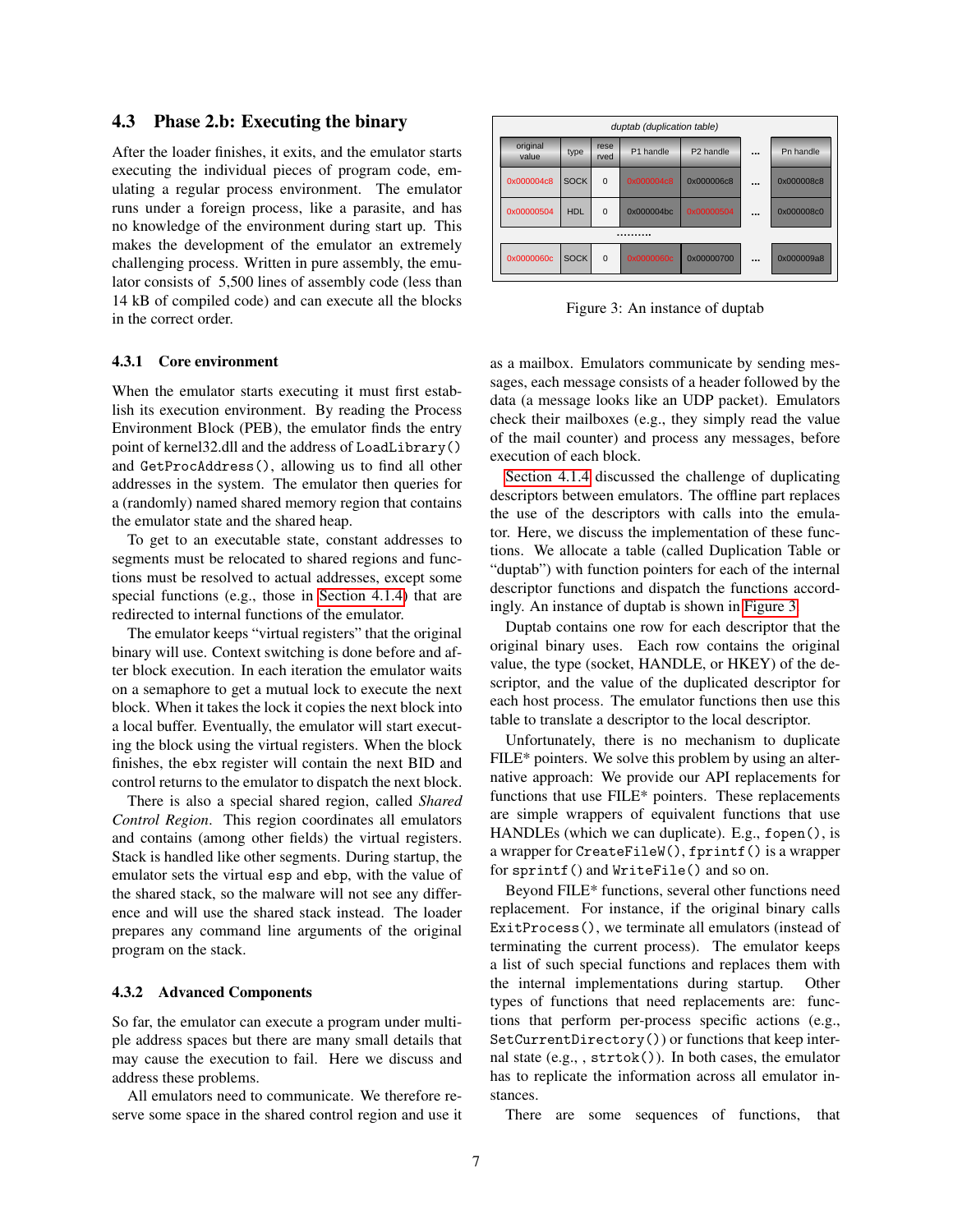must be executed in the same address space, e.g., {bind, listen, accept} and {GetStartupInfo, CreateProcess}. If listen() is executing in a different address space than bind(), even though the socket is successfully duplicated, an WSAEINVAL error will be returned (this is a Windows bug). Our emulator uses a *call cache* to address this issue. Each function in a chain is marked as *push* while the last one is marked as *sweep*. Replacements are provided for these functions to include the push-sweep functionality. An emulator does not execute a *push* function; instead it pushes the function (with its arguments) on the *call cache* and returns a fake successful value. When an emulator finds a *sweep* function it executes all functions from the *call cache* along with the last one, flushing the *call cache*. Although not perfect, this approach works well in practice.

The distributed design of malWASH allows us to handle multi-threaded programs by creating a shared stack and virtual registers for each thread. Each thread contains its own semaphore and its own variable that indicates the next block. Each emulator uses a roundrobin algorithm to execute blocks from all "RUNNING" threads. Simple replacements are also provided for thread management functions: CreateThread() and ResumeThread() mark and emulated thread as "RUN-NING", ExitThread() marks it as "UNUSED" and SuspendThread() marks it as "SUSPENDED".

The job of the emulator is twofold; it executes the emulated binary and keeps itself stealthy. Emulators can "ping" other emulators to see if all of them are alive. When an emulator detects that some are missing, it could invoke the loader to inject the missing emulator into a new process.

## 4.4 Recovering terminated instances

The core functionality of malWASH is to ensure that the original binary executes as if being run in a regular environment. In addition, malWASH also ensures resilience and recovery against "attacks".

*Resilience*, is enforced as a side effect of malWASH's distributed nature. We may run into the problem that an analyst kills all but one emulator instances to simplify the analysis process. Therefore, malWASH also needs a *recovery* mechanism. We already have a communication mechanism between emulators [\(Section 4.3.1\)](#page-6-2) and as we mentioned in [Section 3,](#page-2-1) the total number of running emulators is constant and known to all emulators. Thus, checking whether an emulator was killed is straight forward: each emulator periodically sends *heartbeat* messages to all emulators. If an emulator stops receiving heartbeats, it can invoke the loader process again, to respawn the missing emulators.

<span id="page-7-0"></span>

Figure 4: CPU usage among infected (idle) processes

## 5 Evaluation

We evaluate malWASH by targeting a set of malware samples that we inject into the most popular browsers (Google Chrome v50.0.2661.94, Mozilla Firefox 6.0.1 32 bit, Opera 12.16 and Safari 5.1.7) as victim processes under the Windows 8.1 Pro x64 operating system. Chrome's security feature of separating each tab as its own process comes in handy and allows malWASH to inject a different set of chunks into each per-tab process and shared memory regions across Chrome instances will not raise alarms.

[Table 2](#page-8-1) shows details of the malware samples we evaluate. The total number of instructions is not equal to the number of blocks in paranoid mode as malWASH omits code before and after main() as the malWASH loader component sets up the process environment and not the initialization code in the executable.

We inject malWASH into 1, 2, 4, and 8 Chrome processes, executing the samples in the different modes. In all cases both the host processes and the emulated process run without error. The host process continues without measurable performance degradation.

### 5.1 malWASH resilience

Due to the distributed nature and the shared state of mal-WASH, killing an emulated process is hard. In [Figure 4](#page-7-0) we inject a sample into 8 idle processes (so any CPU usage will come from malWASH) and start measuring their CPU usage using Microsoft Performance Monitor. Initially, all host processes execute roughly the same number of blocks, so the CPU per host process stays low. As we kill off individual host processes, the remaining emulators end up executing more blocks, increasing their CPU usage. If additional stealth is required, the emulators can throttle execution of the target process and add sleep intervals between block executions.

## 5.2 Case Study: Remote Keylogger

For malWASH we assume that the target process is not CPU intensive. For CPU intensive workloads, the emu-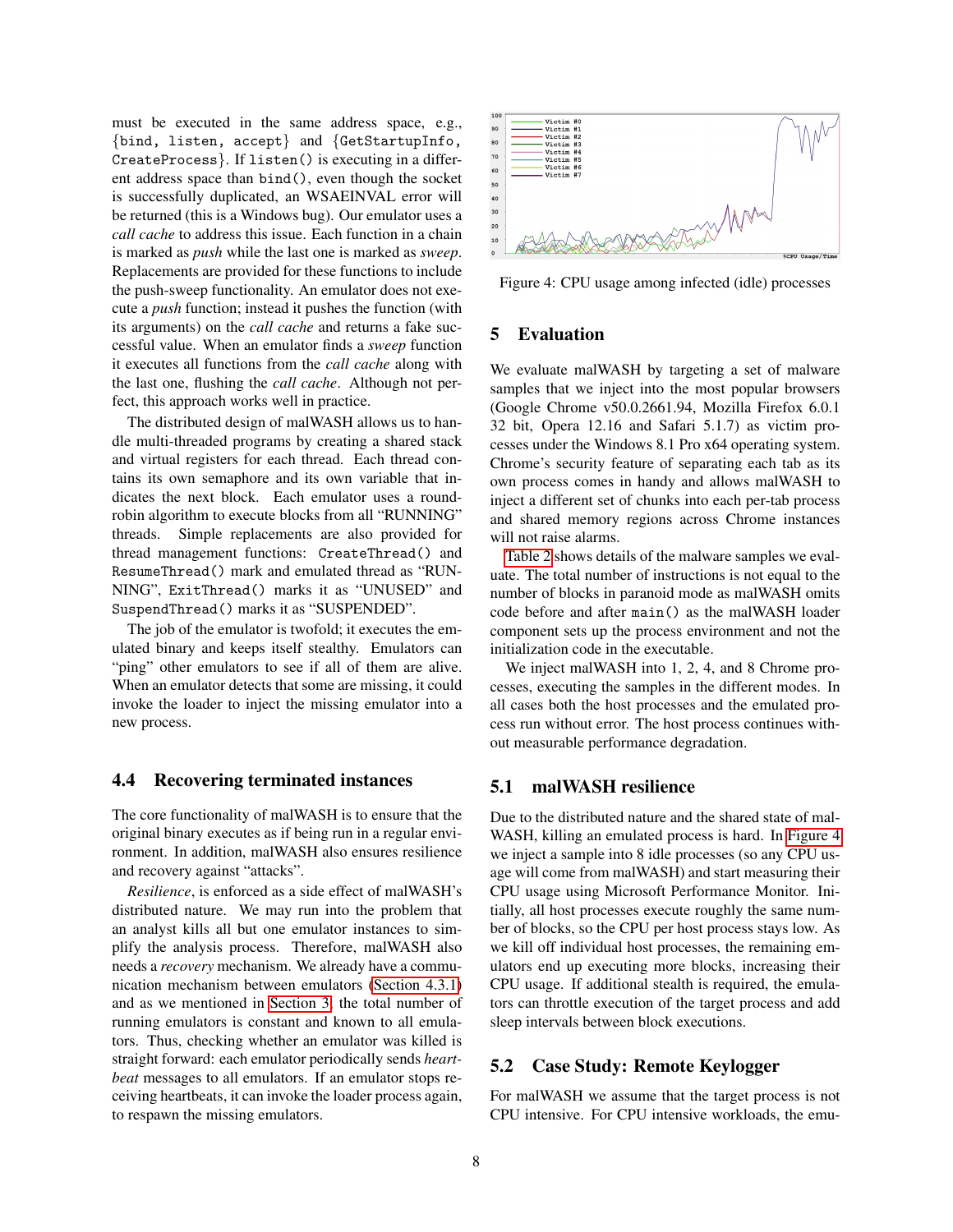<span id="page-8-1"></span>

| Sample name                     | Type            | ## Instructions | <b>Blocks Generated</b> |             |          |
|---------------------------------|-----------------|-----------------|-------------------------|-------------|----------|
|                                 |                 |                 | <b>BBS</b>              | <b>BAST</b> | Paranoid |
| Trojan.Win32.Keylogger.Gen      | keylogger       | 2957            | 347                     | 541         | 1484     |
| Trojan. Win32. Invader.aa       | backdoor        | 6359            | 118                     | 233         | 782      |
| Gen:Heur.Bodegun.8              | backdoor        | 1326            | 112                     | 195         | 496      |
| Virus. Win 32. File Infector    | <b>V1rus</b>    | 1739            | 98                      | 183         | 772      |
| TrojanSpy:Win32/Keylogger.BZ    | keylogger       | 1380            | 89                      | 178         | 546      |
| Trojan-Spy.Win32.DiabloII.a     | trojan-spy      | 162             | 62                      | 86          | 162      |
| W32/S-ac5b79f0!Eldorado         | trojan          | 1837            | 67                      | 141         | 431      |
| W32/SelfStarterInternetTrojan!M | trojan-backdoor | 3391            | 107                     | 209         | 576      |

Table 2: Block statistics of malware samples.

lator may be an issue as there is overhead between executed blocks. Our emulator works well for programs that require stealthiness with little computation. Examples of such programs are keyloggers or host-based backdoors. In this section we focus on a remote keylogger to demonstrate the effectiveness of malWASH.

The remote keylogger works a follows: it opens a TCP connection to a remote host and sends captured keystrokes to the host. For the evaluation, the keystrokes were sent to a different process on the same machine. The target program is repeatedly checking whether the foreground window contains keywords from a whitelist (e.g., Facebook, GMail, Hotmail, or Twitter). And if so, it starts keylogging by checking the state of each key.

We measured performance impact by using the Octane 2.0 JavaScript benchmark on the host browsers' processes. In this benchmark we inject malWASH into the browser process that runs the benchmark for each experiment. [Table 3](#page-9-0) shows the average and standard deviation of the benchmark scores for five runs, the low standard deviation shows that the results are stable. The difference of the performance results across injected and noninjected version is in the noise and will make intrusion detection based on performance results hard.

[Figure 5](#page-9-1) shows a second scenario where we inject the keylogger under malWASH in one Firefox process and four Chrome processes (Chrome has four running processes even with a single open tab), measuring their CPU usage using the Microsoft Performance Monitor. During normal browsing we observe some spikes due to regular browsing activity. Then we stop browsing (browsers are idle) and inject malWASH. At this point there is a small peak due to malWASH startup. As browsing continues, the keylogger now runs inside the host processes and captures keystrokes. After some time we close Chrome and the emulator inside Firefox now has to execute all blocks, showing a slight increase in CPU usage for the Firefox process.

This benchmark shows that we can distribute the load

of the emulator across several processes. With an increasing amount of host processes, the overhead for each individual host process through the injected process is reduced.

## <span id="page-8-0"></span>5.3 Discussion

Detecting programs running under malWASH through static or dynamic analysis is difficult. Static analysis is complicated because the original binary is chopped into many small pieces, likely below the signature threshold. The (tiny) emulator itself can also be protected using existing (automated) diversity techniques. Dynamic analysis is challenging as the behavior of the target program is hidden under the infected processes, making it hard to observe a sequence of calls of the target program. Therefore, defenders will likely move towards detecting mal-WASH instead of the target program. This by itself has the advantage of hiding the true functionality of the emulated program.

### 5.3.1 Protecting the emulators

Although existing detection methods will have a hard time detecting the original binary, they can be used for detecting the emulators. We argue that behavioral analysis of emulator is challenging because: (i) the emulator is very small (14kB), (ii) the emulator uses only a tiny set of system calls (for shared memory management) which will appear benign, and, most importantly, (iii) these system calls are well mixed with a subset of system calls from the emulated binary. In addition, the emulator can leverage any existing obfuscation techniques to make analysis harder.

An issue that the emulator faces is that it uses dedicated threads with similar behavior. Thus, instead of a per-process analysis, a defender could look at the actual threads and try to identify emulator threads. However, this situation is somewhat similar to the status quo: mal-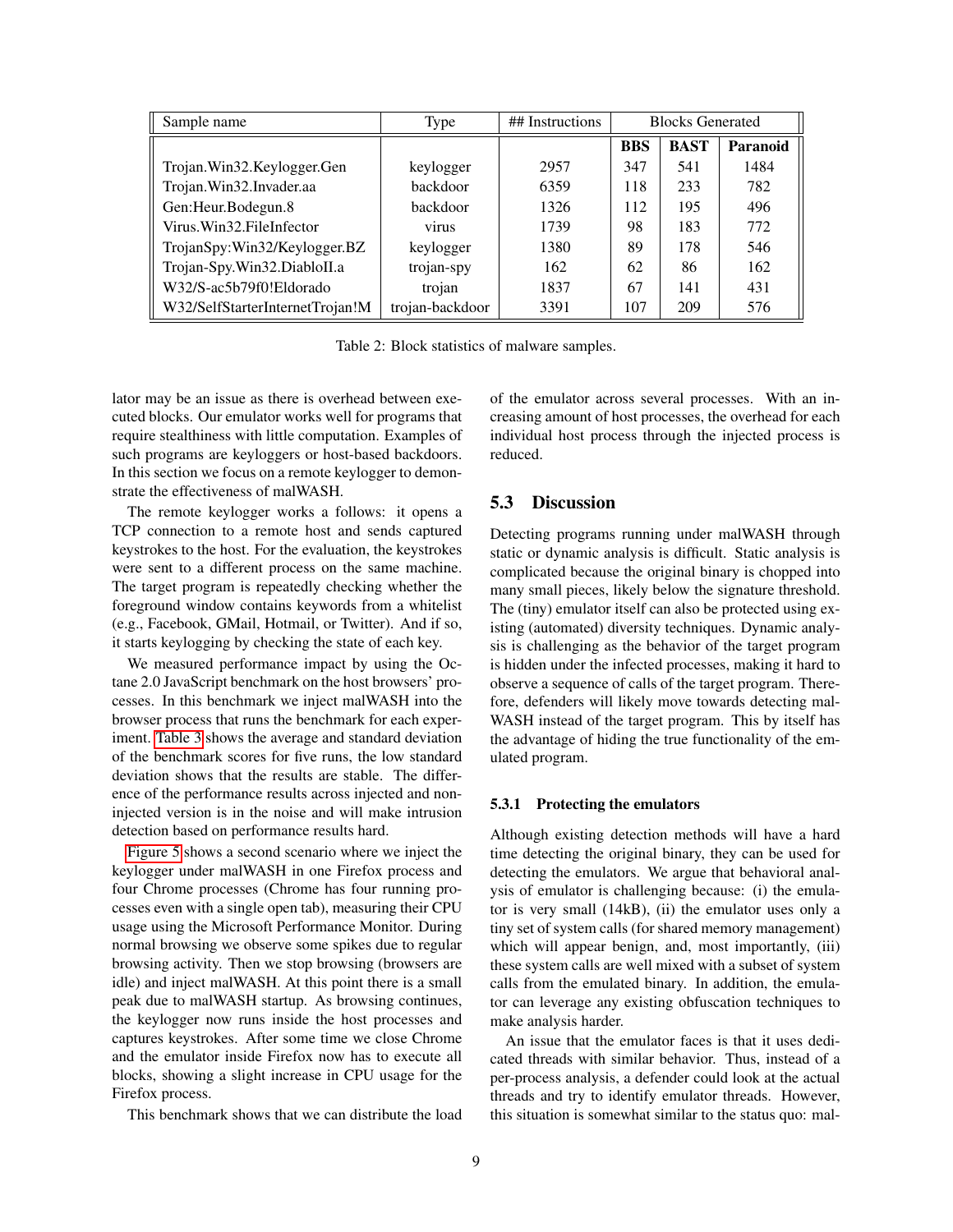<span id="page-9-0"></span>

| <b>Average scores from Octance 2.0 Javascript Benchmark</b> |               |        |                 |        |        |        |        |       |       |            |       |       |
|-------------------------------------------------------------|---------------|--------|-----------------|--------|--------|--------|--------|-------|-------|------------|-------|-------|
|                                                             | Google Chrome |        | Mozilla Firefox | Opera  |        |        | Safari |       |       |            |       |       |
| Mode                                                        | W/O           | Std    | Full            | W/0    | Std    | Full   | W/O    | Std   | Full  | $w/\alpha$ | Std   | Full  |
| Average                                                     | 19.541        | 15.762 | 11.226          | 16,259 | 12.146 | 10.356 | 6.048  | 4.832 | 3.988 | 3,163      | 2.328 | 2.041 |
| <b>St. Dev</b>                                              | 316           | 754    | .431            | 947    | 2.727  | 650    | 201    | 250   | 136   | 99         | 153   | 38    |

Table 3: Statistics from running the Octane 2.0 JavaScript benchmark five times in each of the most popular browsers, "w/o" shows execution without injection, "Std" shows a keylogger that scans for keywords for half of the time and captures and sends keystrokes for the rest of the time, while "Full" shows the keylogger capturing and sending keystrokes 100% of the time.

<span id="page-9-1"></span>

Figure 5: CPU usage of Firefox and Chrome under malWASH infection

ware uses a dedicated process within the system. One option would be to chop the emulator itself into small components, injecting them into different threads of the same process. This would lead to yet another (smaller) subemulator. Sub-emulators are much simpler because they run under the same address space and thus they lack the aforementioned problems that malWASH tries to solve. No shared memory is required, just a form of synchronization (e.g., spin locks or covert channels), hardening the options for behavioral analysis and spreading the emulator across several threads.

### 5.3.2 Fixing any abnormal system behavior

The performance overhead for malWASH is small for non-CPU intensive workloads (see [Figure 4\)](#page-7-0). A possible detection mechanism could spread "honeypot" processes that are idling on the system. As soon as the emulator is injected into these processes they will start to execute *some* computation and the malWASH injection can be detected. malWASH can try to mitigate by scanning for active processes by making the loader more complex (and therefore more detectable).

Careful selection of host processes, hides potential behavioral discrepancies of a process, e.g., no alarms are raised for an emulator that opens a remote connection if it is running in a browser. Process selection is an open problem and we leave it as a future work. In short, mal-WASH could observe the behavior of a process, and if

<span id="page-9-2"></span>

Figure 6: Thwarting detection based on shared memory correlation. Here processes I through IV used to share the same mapping. We create 3 replicas for the shared mapping with two processes attached each.

suitable, do the injection.

Another opportunity to detect malWASH is the shared memory regions. A detection mechanism may correlate host processes through their shared memory regions. On one hand correlation is challenging, due to the large amount of shared memory regions that are active across all processes on windows systems. In addition, mal-WASH does not require a star-like mapping where the same shared memory region is mapped among all processes (even for heap allocated shared regions) but can also use duplicated regions as shown in [Figure 6.](#page-9-2)

With duplicated regions, we maintain multiple copies of the same shared mapping, and we force at most two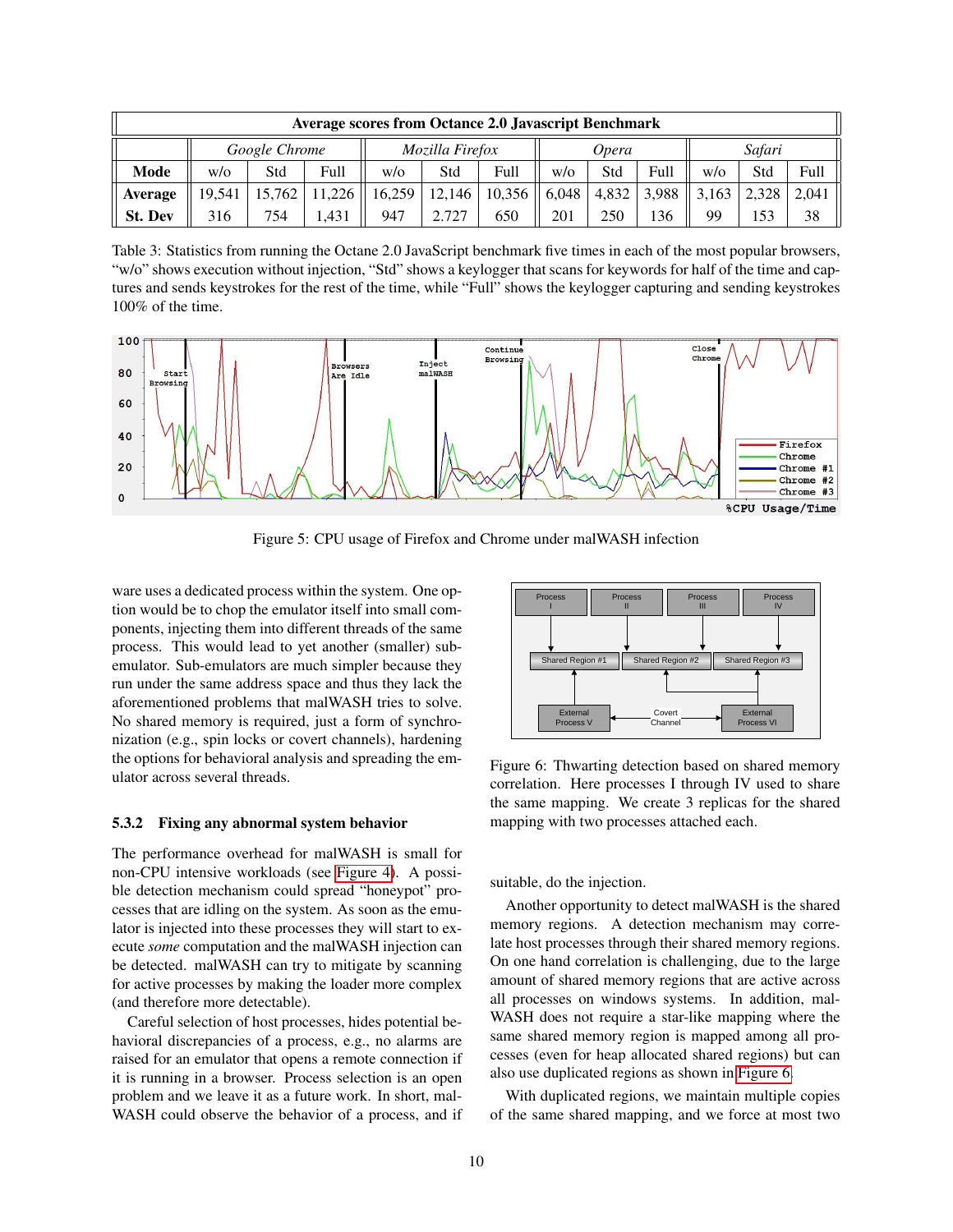processes to share the same region. Each region could then use a disjoint encryption key to avoid correlation between shared regions. In order to keep these shared regions consistent, some "external" processes are needed. Each external process is responsible for keeping the subset of shared regions consistent. External processes communicate with each other to keep their subsets consistent. This communication is done using covert channels or by reading/writing regions to temporary files to avoid "circles" of processes connected by shared memory.

In case that usage of shared memory is a problem by itself, it can safely replaced by different (and admittedly slower) mechanisms like files, pipes, or covert channels.

Also, the distributed nature of malWASH does not require all the blocks and program's state to be present in memory during execution: the emulator could request the next block and the current program's state from a remote host which is controlled by the bot of the attacker.

As discussed in [Section 4.2,](#page-5-2) the loading is the most exposed part of malWASH. If our proposed obfuscation approach is not stealthy enough, additional emulator processes can be spawned on demand, further obfuscating the loader.

We do not claim that this section covers all methods to detect malWASH and other ways may exist. The current prototype of malWASH is not complete but focuses on showcasing the technique. Overall, malWASH is a new technique to hide a target program in a set of benign processes.

## 6 Conclusion

Hiding processes in an execution environment is a challenging problem. While static detection is straightforward to evade using metamorphism [\[33\]](#page-11-0) and diversity, dynamic detection can single out processes at runtime due to their behavior.

We present malWASH, a tool that hides the behavior of an arbitrary program by distributing the program's execution across many processes. We break the program into small chunks and inject these chunks into other processes. Our emulator captures and synchronizes state among the processes and coordinates the execution of the program, hopping from process to process and weaving individual instructions and system calls into the stream of instructions and system calls of the host program. We also propose the use of sub-emulators to further protect malWASH itself.

Our evaluation shows that our prototype of malWASH successfully distributes different malware programs into sets of benign processes. Detecting coordinated small chunks of malicious code in benign processes is a challenging problem for the research community.

## 7 Acknowledgements

The present work was supported, in part, by NSF CNS-1513783 and the "Andreas Mentzelopoulos Scholarships University of Patras".

# References

- <span id="page-10-3"></span>[1] John Aycock, Rennie deGraaf, and Michael Jacobson Jr. Anti-disassembly using cryptographic hash functions. *Journal in Computer Virology*, 2006.
- <span id="page-10-0"></span>[2] Ulrich Bayer, Andreas Moser, Christopher Kruegel, and Engin Kirda. Dynamic analysis of malicious code. *Journal in Computer Virology*, 2006.
- <span id="page-10-5"></span>[3] Rodrigo Rubira Branco, Gabriel Negreira Barbosa, and Pedro Drimel Neto. Scientific but not academical overview of malware anti-debugging, antidisassembly and antivm technologies.
- <span id="page-10-8"></span>[4] Yueqiang Cheng, Zongwei Zhou, Miao Yu, Xuhua Ding, and Robert H. Deng. Ropecker: A generic and practical approach for defending against rop attacks. *NDSS*, 2014.
- <span id="page-10-7"></span>[5] Lucas Davi, Ahmad-Reza Sadeghi, and Marcel Winandy. Ropdefender: A detection tool to defend against return-oriented programming attacks. *ASI-ACCS*, 2011.
- <span id="page-10-4"></span>[6] Dhruwajita Devi and Sukumar Nandi. Pe file features in detection of packed executables. *International Journal of Computer Theory and Engineering*, 2012.
- <span id="page-10-9"></span>[7] Stephen Dolan. mov is turing-complete. [http://](http://www.cl.cam.ac.uk/~sd601/papers/mov.pdf) [www.cl.cam.ac.uk/~sd601/papers/mov.pdf](http://www.cl.cam.ac.uk/~sd601/papers/mov.pdf), 2013.
- <span id="page-10-2"></span>[8] Chris Eagle. *The IDA Pro Book: The Unofficial Guide to the World's Most Popular Disassembler*. No Starch Press; 2 edition, 2011.
- <span id="page-10-11"></span>[9] Manuel Egele, Theodoor Scholte, Engin Kirda, and Christopher Kruegel. A survey on automated dynamic malware-analysis techniques and tools. *ACM Comput. Surv.*, 2012.
- <span id="page-10-1"></span>[10] Eldad Eilam. *Reversing: Secrets of Reverse Engineering*. Wiley; 1 edition, 2005.
- <span id="page-10-6"></span>[11] Peter Ferrie. Attacks on virtual machine emulators. *Symantec Security Response*, 2006.
- <span id="page-10-10"></span>[12] Stephen Fewer. Reflective dll injection. [http://www.harmonysecurity.com/files/](http://www.harmonysecurity.com/files/HS-P005_ReflectiveDllInjection.pdf) [HS-P005\\_ReflectiveDllInjection.pdf](http://www.harmonysecurity.com/files/HS-P005_ReflectiveDllInjection.pdf).